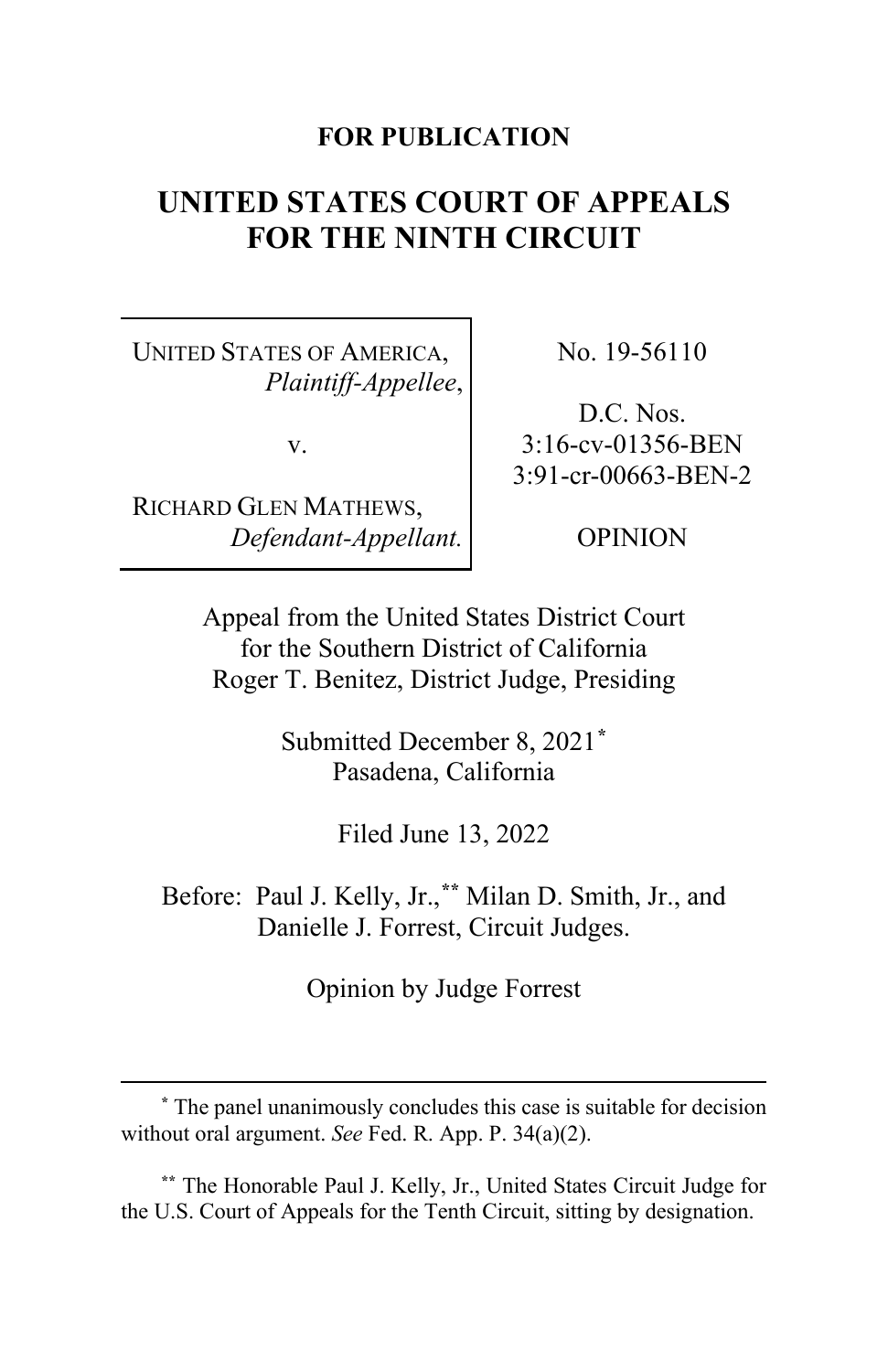# **SUMMARY[\\*\\*\\*](#page-1-0)**

# **28 U.S.C. § 2255**

Reversing the district court's denial of Richard Mathews's 28 U.S.C. § 2255 motion and remanding with instructions to vacate his conviction and sentence under 18 U.S.C.  $\S$  924(c)(1) for use and carrying an explosive device during a crime of violence, the panel held that, as the parties agree, a conviction under 18 U.S.C. § 844(i) is not a crime of violence under 18 U.S.C. § 924(c)(3).

Applying the categorical approach, the panel explained that because a person can be convicted under Section 844(i) for using an explosive to destroy his or her *own* property, Section 844(i) criminalizes conduct that falls outside Section 924(c)'s definition of crime of violence definition—an offense committed against the person or property *of another*.

The panel wrote that the district court—which relied on this court's decision in Mathews's direct appeal rejecting Mathews's argument that his property-damage and firearm convictions violated the double jeopardy clause "as punishment for the same conduct"—erred by not applying the categorical approach, which is required when determining whether an offense is a crime of violence.

<span id="page-1-0"></span><sup>\*\*\*</sup> This summary constitutes no part of the opinion of the court. It has been prepared by court staff for the convenience of the reader.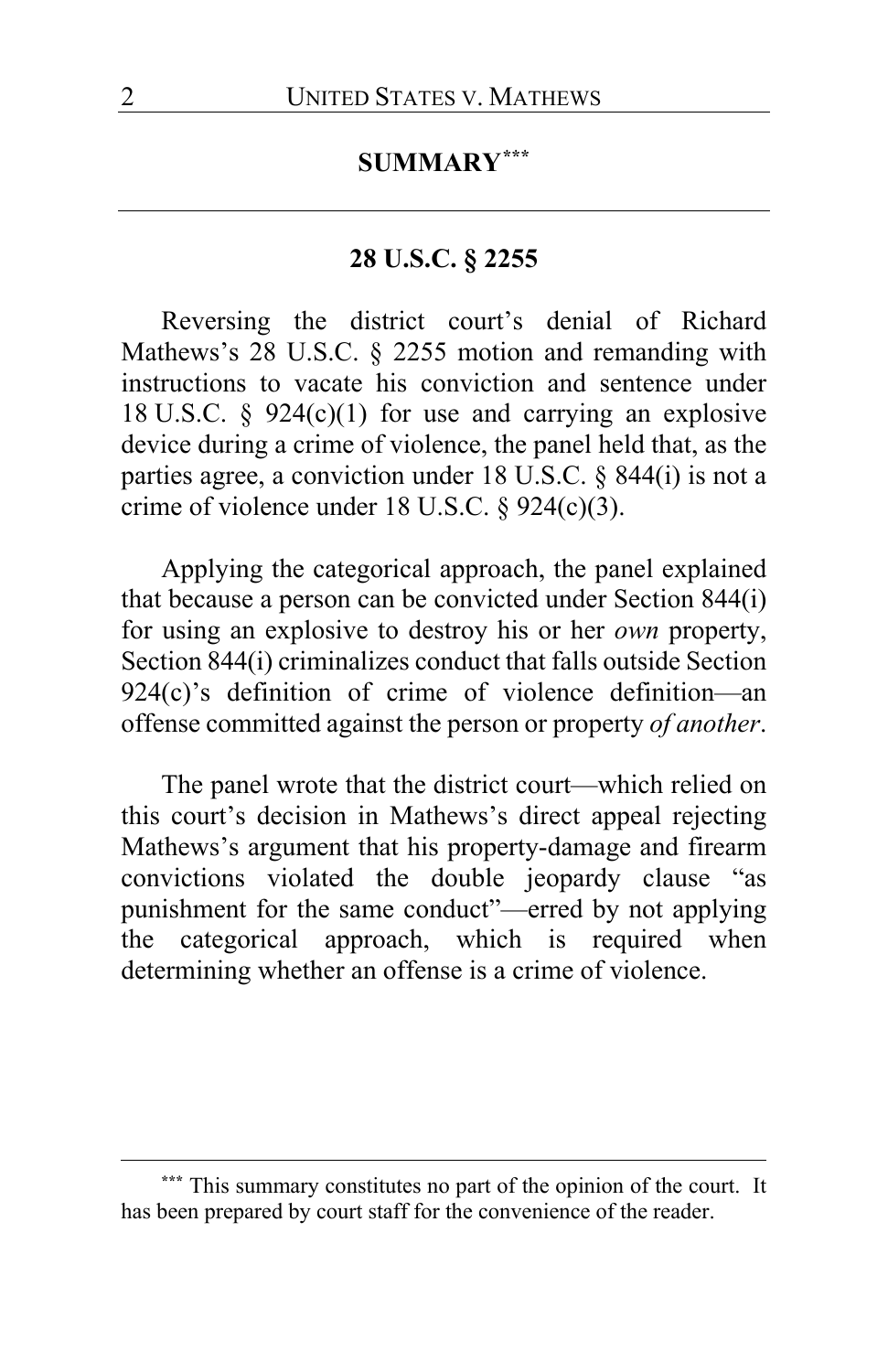#### **COUNSEL**

Kara Hartzler, Federal Defenders of San Diego Inc., San Diego, California, for Defendant-Appellant.

Randy S. Grossman, Chief, Appellate Section, Criminal Division; Daniel E. Zipp, Assistant United States Attorney; United States Attorney's Office, San Diego, California; for Plaintiff-Appellee.

#### **OPINION**

FORREST, Circuit Judge:

Defendant-Appellant Richard Mathews argues that his conviction and sentence under 18 U.S.C.  $\S 924(c)(1)$  for using or carrying an explosive device during a crime of violence should be vacated. The Government concedes that Mathews's conviction under 18 U.S.C. § 844(i) is not a crime of violence under Section 924(c)(3) after *United States v. Davis*, \_\_ U.S. \_\_, 139 S. Ct. 2319 (2019). We reverse the district court's denial of Mathews's 28 U.S.C. § 2255 motion and remand with instructions to vacate his Section 924(c) conviction and resentence him accordingly.

#### **I. BACKGROUND**

#### **A. Mathews's Conviction and Sentence**

In 1990, the leader of Mathews's motorcycle gang kicked him out of the gang. In retaliation, Mathews and an accomplice placed a "bomb packed with steel balls (to increase the risk of personal injury)" in the alley beside the gang leader's home. *United States v. Mathews*, 120 F.3d 185, 186 (9th Cir. 1997), *as amended* (Aug. 6, 1997). A man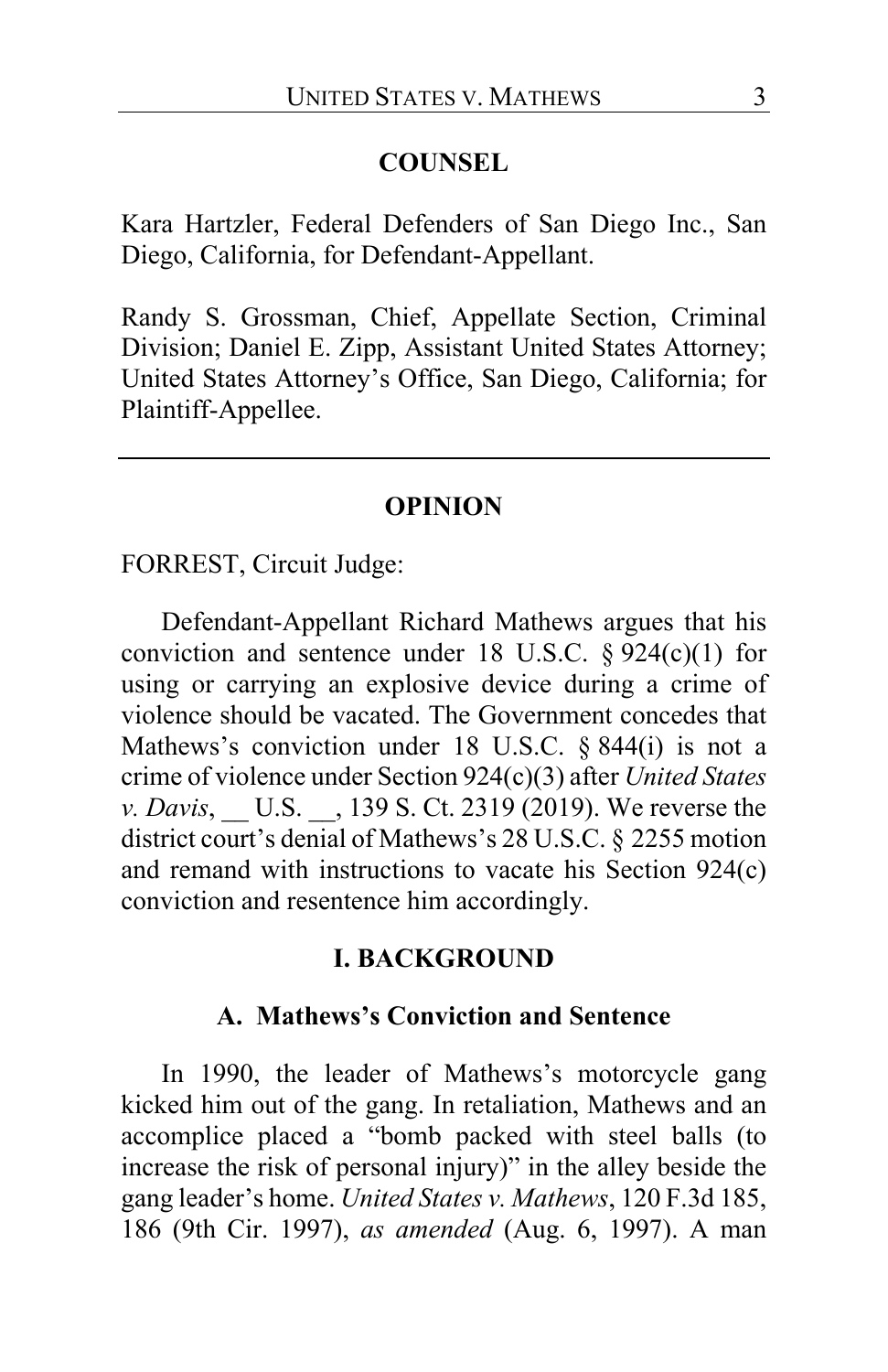unaffiliated with either Mathews or his target walked down the alley collecting cans and picked up the box that had the bomb in it. *Id.* The bomb detonated, and the man suffered serious injuries. *Id.*

Mathews was convicted of multiple felonies. Relevant here, he was convicted of maliciously damaging or destroying property by means of an explosive, in violation of 18 U.S.C. § 844(i) (the property-damage conviction), and of using or carrying a firearm during a crime of violence, in violation of 18 U.S.C.  $\S 924(c)(1)$  (the firearm conviction). An explosive device is a "firearm" under Section 924(c), and when a conviction under this statute is based on use of an explosive device, it carries a 30-year mandatory, consecutive sentence. 18 U.S.C.  $\S 924(c)(1)(B)(ii)$ . After several appeals, Mathews was sentenced to 495 months' imprisonment, 360 months of which were for the firearm conviction.

### **B. The Supreme Court's Johnson and Davis Decisions**

Section  $924(c)(3)$  defines a "crime of violence" as any felony that "(A) has as an element the use, attempted use, or threatened use of physical force against the person or property of another," or a felony "(B) that by its nature, involves a substantial risk that physical force against the person or property of another may be used in the course of committing the offense." 18 U.S.C.  $\S$  924(c)(3). Subsection A is commonly referred to as the "elements" clause, while subsection B is referred to as the "residual" clause. *Davis*, \_\_ U.S. at  $\,$ , 139 S. Ct. at 2324.

In 2015, the Supreme Court struck down a similarly worded "residual clause" in the Armed Career Criminal Act as unconstitutionally vague. *Johnson v. United States*, 576 U.S. 591, 597–98 (2015). Mathews then moved under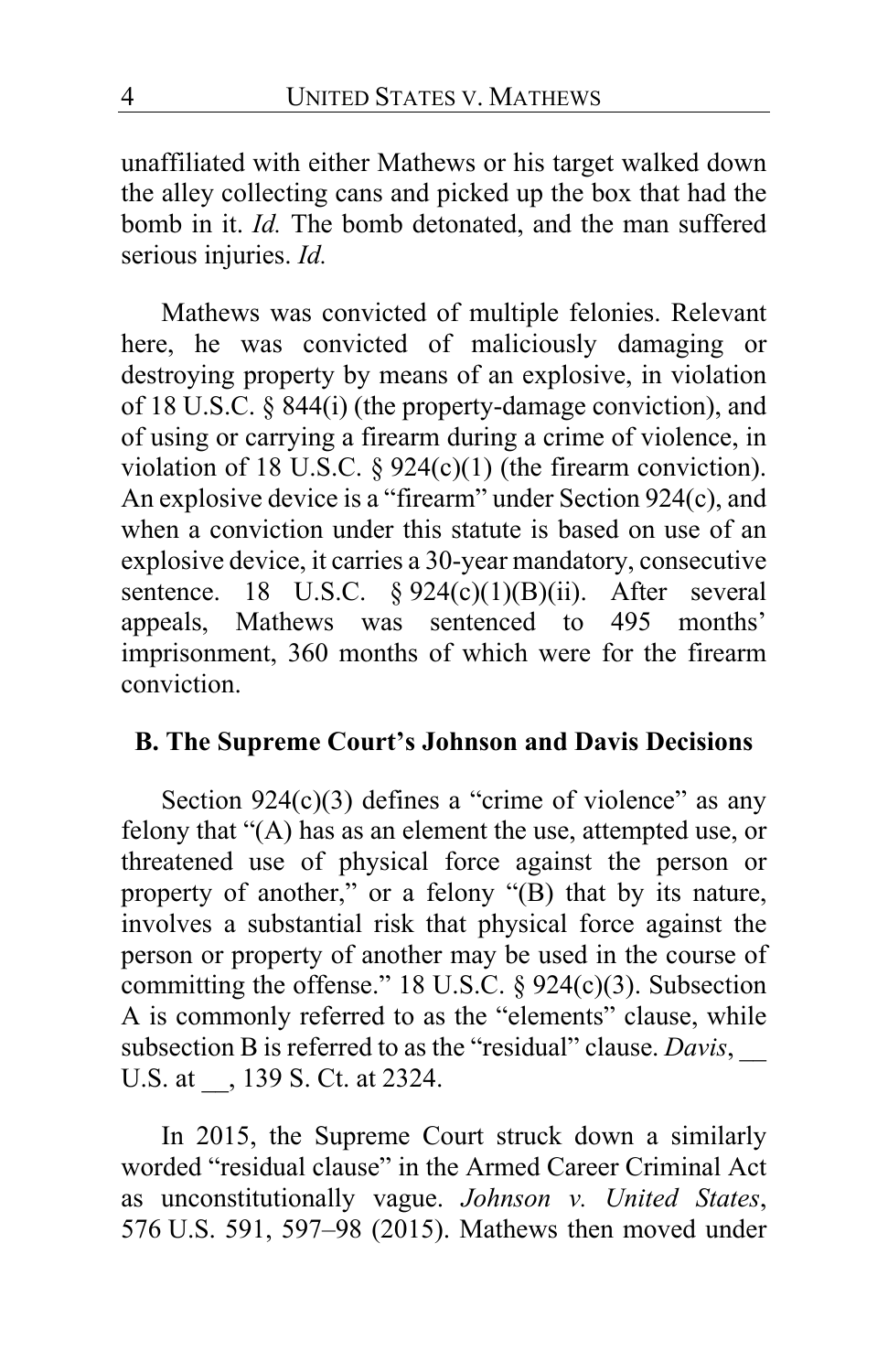28 U.S.C. § 2255 to vacate his firearm conviction, arguing that it rested on the residual clause in Section  $924(c)(3)(B)$ . The district court received briefing from both parties, but it did not decide the motion. Then, in 2019, the Supreme Court also struck down Section  $924(c)(3)$ 's residual clause as unconstitutionally vague. *Davis*, \_\_ U.S. at \_\_, 139 S. Ct. at 2336. Mathews raised the *Davis* decision to the district court in a supplemental brief.

### **C. The District Court's Decision**

Two months after the *Davis* decision, the district court denied Mathews's Section 2255 motion to vacate his sentence, holding that his property-damage conviction was a crime of violence under Section 924(c)(3). The district court did not apply the categorical approach to determine whether the property-damage conviction was a crime of violence but instead held that "the primary purpose of the categorical approach is to effectuate the intent of Congress," and thus it was "bound" by our 1994 decision in Mathews's direct appeal stating that Congress intended for bombing under 28 U.S.C. § 844(i) to be a crime of violence under Section 924(c).

We granted Mathews a certificate of appealability. Case No. 19-56110, Dkt. No. 5. Before either party submitted briefing, the Government filed an unopposed motion to vacate Mathews's conviction and remand for resentencing. The Government concedes that, under the categorical approach, Mathews's property-damage conviction is not a crime of violence under Section  $924(c)(3)(A)$ 's elements clause. We denied the Government's unopposed motion "without prejudice to renewing its arguments in the answering brief" and "express[ed] no opinion as to the merits of the appeal." Case No. 19-56110, Dkt. No. 7.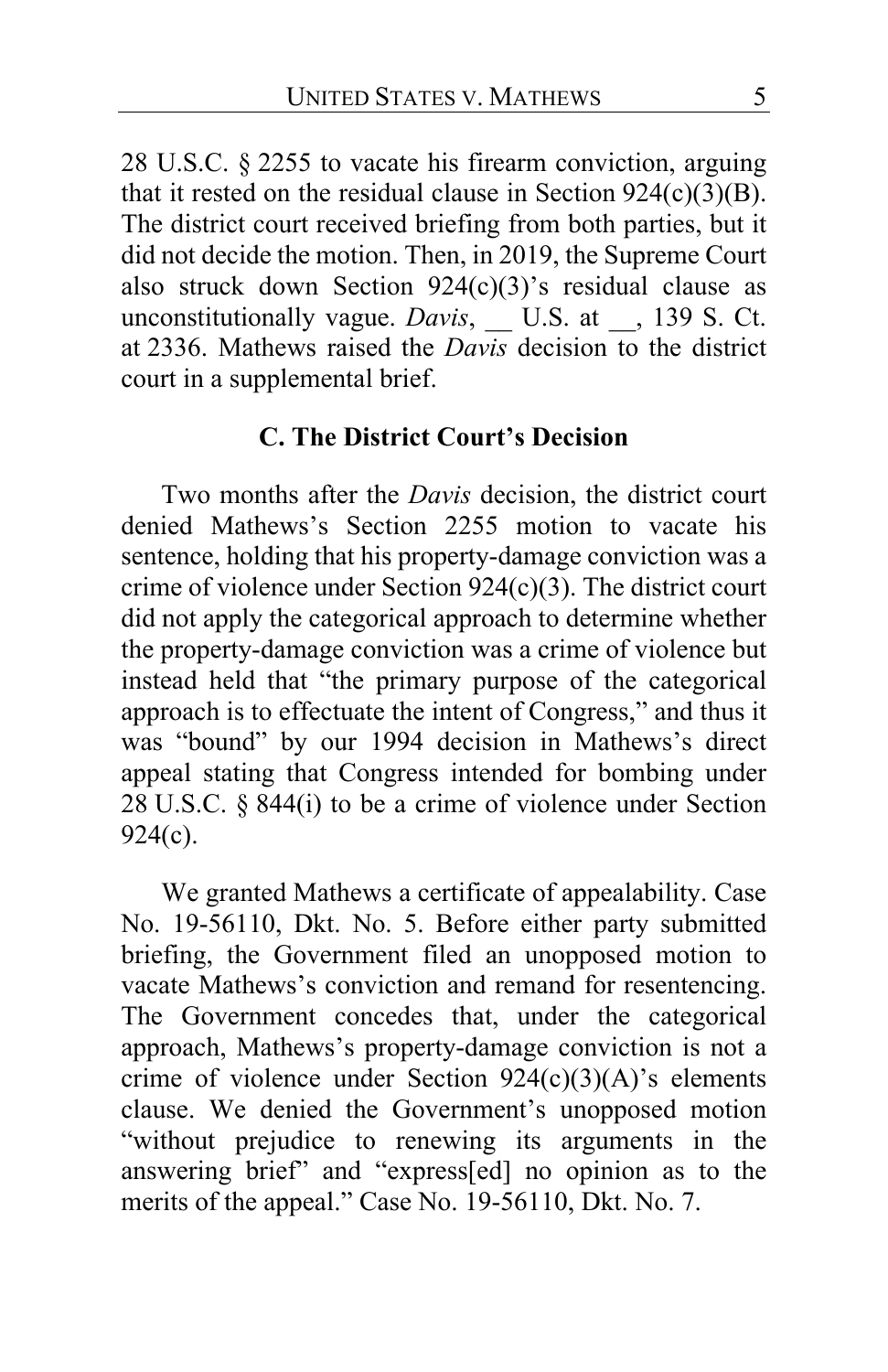#### **II. DISCUSSION**

"We review de novo whether a criminal conviction is a 'crime of violence.'" *United States v. Benally*, 843 F.3d 350, 353 (9th Cir. 2016). Following *Davis*, Mathews's conviction cannot qualify as a crime of violence under the residual clause of Section  $924(c)(3)(B)$ . Thus, his firearm conviction stands only if it comes within the elements clause. 18 U.S.C. § 924(c)(3)(A). We conclude that it does not.

To determine whether an offense is a crime of violence under Section 924(c), we apply the "categorical approach." *United States v. Dominguez*, 954 F.3d 1251, 1259 (9th Cir. 2020). "An offense is categorically a crime of violence only if the least violent form of the offense qualifies as a crime of violence." *Id.* In other words, we must "compare the elements of the statute forming the basis of the defendant's conviction with the elements of the 'generic' crime—*i.e.*, the offense as commonly understood." *Descamps v. United States*, 570 U.S. 254, 257 (2013). The categorical test is satisfied "only if the statute's elements are the same as, or narrower than, those of the generic offense." *Id.*

We agree with the parties that Mathews's propertydamage conviction is not categorically a crime of violence and, therefore, cannot serve as a predicate crime for his firearm conviction. Section 924(c) defines a crime of violence as an offense committed against "the person or property *of another*." 18 U.S.C. § 924(c)(3)(A) (emphasis added). A person can be convicted under Section 844(i) for using an explosive to destroy his or her *own* property. *See, e.g.*, *United States v. White*, 771 F.3d 225, 227 (4th Cir. 2014). As such, Section 844(i) criminalizes conduct that falls outside Section 924(c)'s definition of "crime of violence," and there is not a categorical match between the two statutes.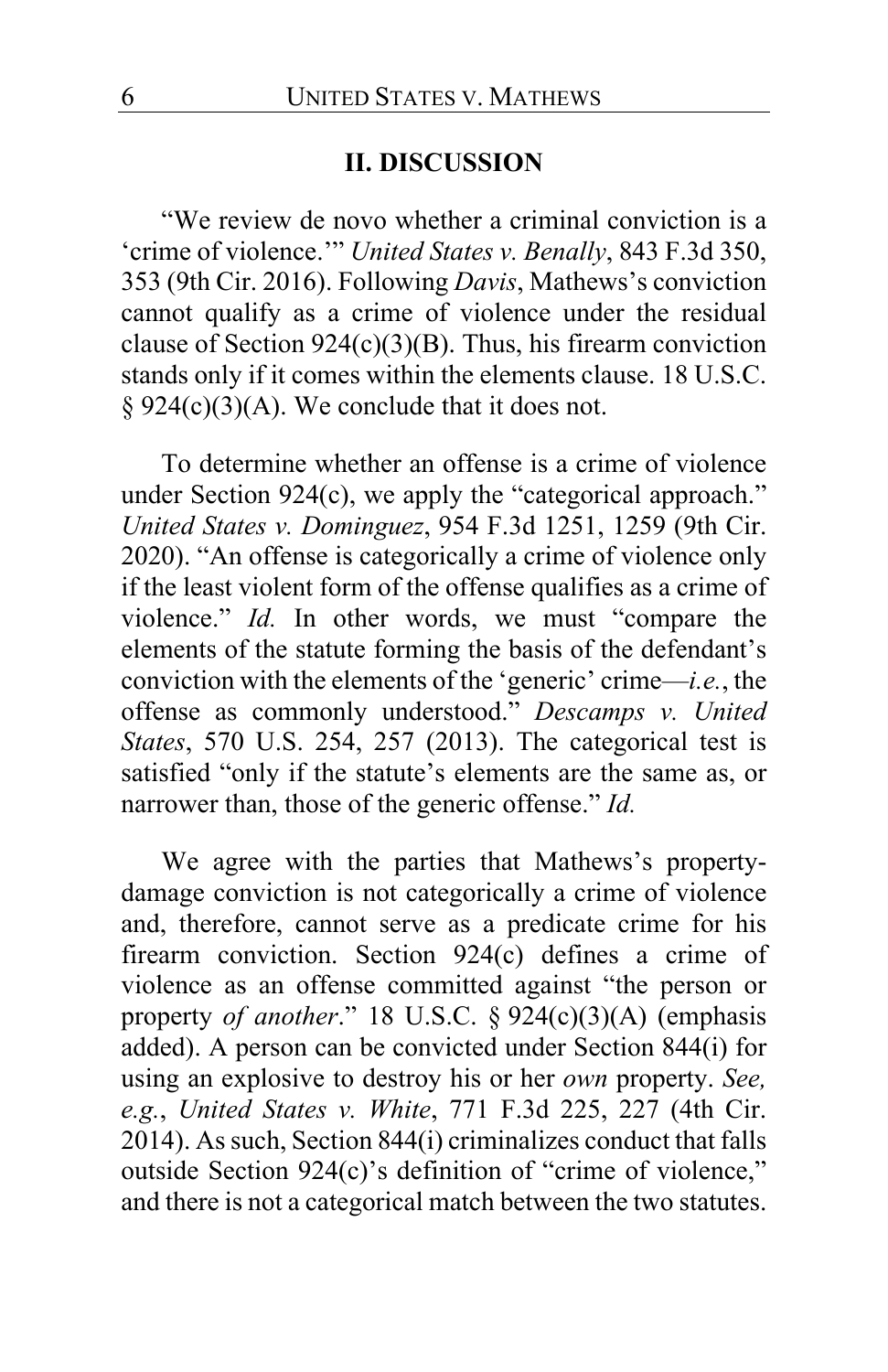No doubt it is strange to classify placing a bomb in an alleyway for the purpose of causing harm to another person or their property as not a crime of violence, particularly where the bomb was picked up by an innocent bystander who was seriously injured by the detonation. But that is what the law requires of us in this case. *Davis*, U.S. at \_\_, 139 S. Ct. at 2328; *Dominguez*, 954 F.3d at 1259.

In holding to the contrary, the district court relied on our decision in *United States v. Mathews*, 36 F.3d 821, 823 (9th Cir.), *supplemented*, 37 F.3d 1507 (9th Cir. 1994). Mathews argued in that direct appeal that his property-damage and firearm convictions violated the double jeopardy clause "as punishment for the same conduct." *Id.* We rejected that argument, explaining that Congress intended to punish the firearm provision as a separate offense. *Id.* In doing so, we did not apply the categorical approach. The district court concluded that it was "bound by [our] prior findings about Congressional intent" such that it "need not apply the categorical approach" when analyzing whether Mathews's property-damage conviction qualified as a crime of violence under Section 924(c)(3). This was error because courts *must* apply the categorical approach when determining whether an offense is a crime of violence. *Davis*, U.S. at , 139 S. Ct. at 2328.

In sum, we now join our sister circuits in holding that a conviction under Section 844(i) is not a crime of violence for purposes of Section 924(c)(3). *See In re Franklin*, 950 F.3d 909, 911 (6th Cir. 2020); *United States v. Salas*, 889 F.3d 681, 684 (10th Cir. 2018); *United States v. Wilder*, 834 F. App'x 782, 784 (4th Cir. 2020).

We **REVERSE** the district court's denial of Mathews's Section 2255 motion and **REMAND with instructions** to